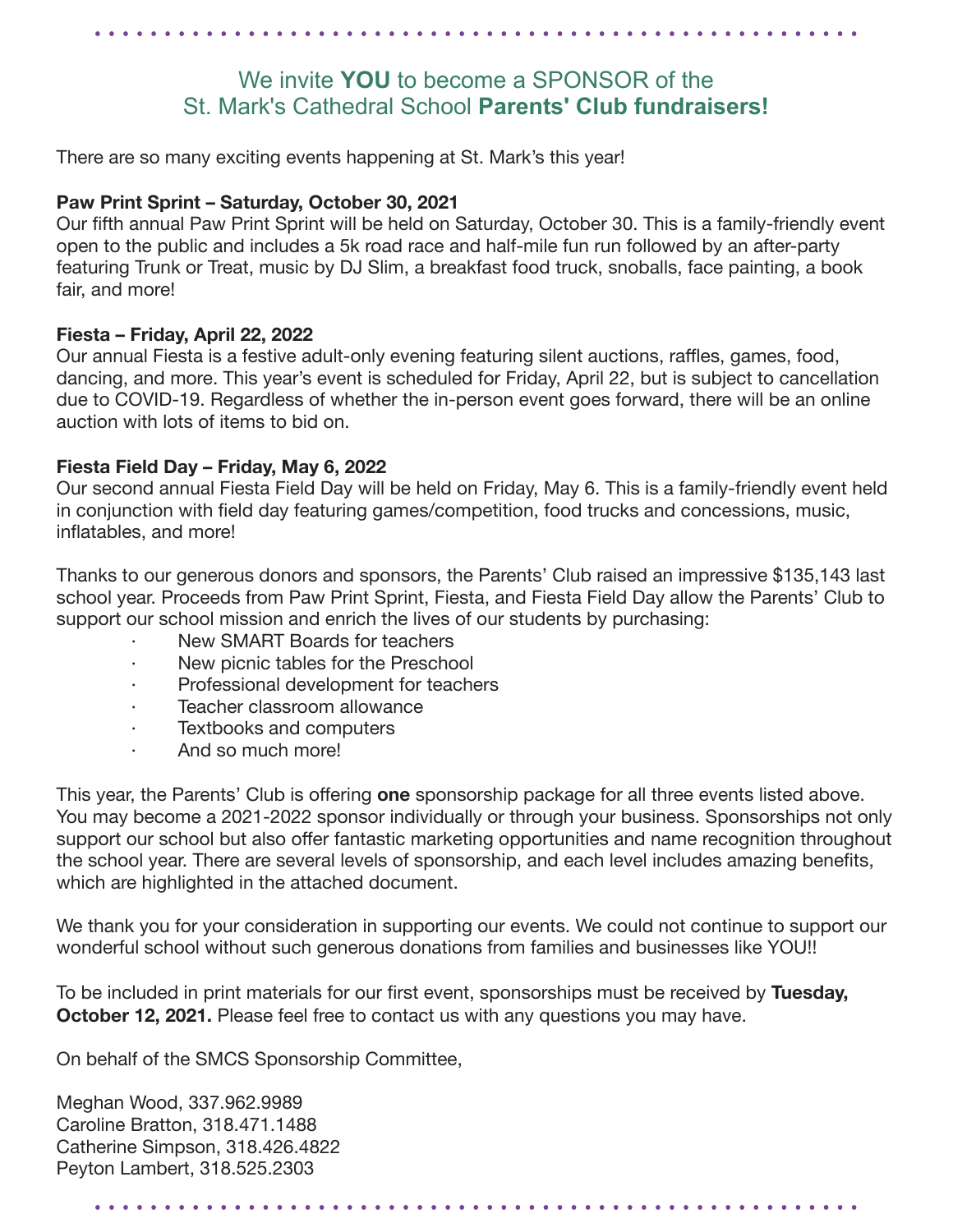### ST. MARK'S CATHEDRAL SCHOOL 2021-2022 SPONSOR LEVELS

| <b>PLATINUM</b><br><b>LION'S DEN</b><br>\$5,000                                                                                                                                                                                                                                                                                                                                                                                                                                                                                                                            | <b>GOLD</b><br><b>LION'S LEADER</b><br>\$3,500                                                                                                                                                                                                                                                                                                                                                                                                                                                                                                   | <b>PURPLE</b><br><b>LION'S PAW</b><br>\$2,500                                                                                                                                                                                                                                                                                                                                                                                          | <b>SILVER</b><br><b>LION'S PRIDE</b><br>\$1,500                                                                                                                                                                                                                                                                                                                           | <b>WHITE</b><br><b>LION'S FRIEND</b><br>\$500                                                                                                                                                                                                                                          |
|----------------------------------------------------------------------------------------------------------------------------------------------------------------------------------------------------------------------------------------------------------------------------------------------------------------------------------------------------------------------------------------------------------------------------------------------------------------------------------------------------------------------------------------------------------------------------|--------------------------------------------------------------------------------------------------------------------------------------------------------------------------------------------------------------------------------------------------------------------------------------------------------------------------------------------------------------------------------------------------------------------------------------------------------------------------------------------------------------------------------------------------|----------------------------------------------------------------------------------------------------------------------------------------------------------------------------------------------------------------------------------------------------------------------------------------------------------------------------------------------------------------------------------------------------------------------------------------|---------------------------------------------------------------------------------------------------------------------------------------------------------------------------------------------------------------------------------------------------------------------------------------------------------------------------------------------------------------------------|----------------------------------------------------------------------------------------------------------------------------------------------------------------------------------------------------------------------------------------------------------------------------------------|
| <b>Business LOGO</b><br>displayed in/on:<br>Weekly Words (e-<br>newsletter)<br><b>SMCS Parents' Club</b><br>website<br>Fiesta auction website<br>Sportspectrum website<br>SMCS yearbook<br>Social media<br>$5'(w) \times 5'(h)$ individual<br>banner on Thornhill<br>Avenue for the school<br>year<br>Banner on Fairfield and<br>Kings Highway<br>Banner in SMCS gym<br>for school year<br>- Paw Print Sprint and<br>Fiesta Field Day t-<br>shirts<br>Step-and-repeat<br>backdrop for photo<br>opps at Paw Print<br>Sprint and Fiesta Field<br>Day<br>Promotional items at | <b>Business LOGO</b><br>displayed in/on:<br>Weekly Words (e-<br>newsletter)<br>- SMCS Parents' Club<br>website<br>Fiesta auction website<br>Sportspectrum website<br>- SMCS yearbook<br>Social media<br>$-5'(w) \times 2.5'(h)$<br>individual banner on<br>Thornhill Avenue for<br>the school year<br>Banner on Fairfield and<br>Kings Highway<br>Banner in SMCS gym<br>for school year<br>Paw Print Sprint and<br>Fiesta Field Day t-<br>shirts<br>Step-and-repeat<br>backdrop for photo<br>opps at Paw Print<br>Sprint and Fiesta Field<br>Day | <b>Business NAME</b><br>displayed in/on:<br>- Weekly Words (e-<br>newsletter)<br>- SMCS Parents' Club<br>website<br>- Fiesta auction website<br>Sportspectrum<br>website<br>SMCS yearbook<br>Social media<br>$3'(w) \times 5'(h)$ banner on<br>Thornhill Avenue for<br>the school year<br>Banner on Fairfield<br>and Kings Highway<br>Banner in SMCS gym<br>for school year<br>- Paw Print Sprint and<br>Fiesta Field Day t-<br>shirts | <b>Business NAME</b><br>displayed in/on:<br>Weekly Words (e-<br>newsletter)<br><b>SMCS Parents' Club</b><br>website<br>Fiesta auction website<br>Sportspectrum website<br>SMCS yearbook<br>Social media<br>$3'(w) \times 5'(h)$ banner on<br>Thornhill Avenue for<br>the school year<br>Banner on Fairfield and<br>Kings Highway<br>Banner in SMCS gym<br>for school year | <b>Business NAME</b><br>displayed in/on:<br>- Weekly Words (e-<br>newsletter)<br><b>SMCS Parents' Club</b><br>website<br>Fiesta auction website<br>Sportspectrum website<br>SMCS yearbook<br>Social media<br>$3'(w) \times 5'(h)$ banner on<br>Thornhill Avenue for<br>the school year |
| Fiesta*<br>Business LOGO on<br>signage displayed at:<br>Fiesta*<br>Fiesta Field Day<br>- Paw Print Sprint after<br>party<br>Start and finish of Paw<br>Print Sprint race<br>Carpool lines                                                                                                                                                                                                                                                                                                                                                                                  | Business LOGO on<br>signage displayed at:<br>- Fiesta*<br>Fiesta Field Day<br>Paw Print Sprint after<br>party<br>- Start and finish of Paw<br>Print Sprint race                                                                                                                                                                                                                                                                                                                                                                                  | Business <b>NAME</b> on<br>signage displayed at:<br>- Fiesta*<br>Fiesta Field Day<br>- Paw Print Sprint after<br>party                                                                                                                                                                                                                                                                                                                 | Business <b>NAME</b> on<br>signage displayed at:<br>Fiesta*<br>Fiesta Field Day<br>Paw Print Sprint after<br>party                                                                                                                                                                                                                                                        |                                                                                                                                                                                                                                                                                        |
| 4 Paw Print Sprint race<br>entries with race<br>t-shirts                                                                                                                                                                                                                                                                                                                                                                                                                                                                                                                   | 2 Paw Print Sprint race<br>entries with race<br>t-shirts                                                                                                                                                                                                                                                                                                                                                                                                                                                                                         | 2 Paw Print Sprint race<br>entries with race<br>t-shirts                                                                                                                                                                                                                                                                                                                                                                               | 1 Paw Print Sprint race<br>entry with race<br>t-shirt                                                                                                                                                                                                                                                                                                                     | 1 Paw Print Sprint race<br>entry with race<br>t-shirt                                                                                                                                                                                                                                  |
| 4 Fiesta Field Day<br>t-shirts                                                                                                                                                                                                                                                                                                                                                                                                                                                                                                                                             | 2 Fiesta Field Day<br>t-shirts                                                                                                                                                                                                                                                                                                                                                                                                                                                                                                                   | 2 Fiesta Field Day<br>t-shirts                                                                                                                                                                                                                                                                                                                                                                                                         | 1 Fiesta Field Day<br>t-shirt                                                                                                                                                                                                                                                                                                                                             | 1 Fiesta Field Day<br>t-shirt                                                                                                                                                                                                                                                          |
| 8 tickets to Fiesta<br>and VIP pre-party*                                                                                                                                                                                                                                                                                                                                                                                                                                                                                                                                  | 6 tickets to Fiesta<br>and VIP pre-party*                                                                                                                                                                                                                                                                                                                                                                                                                                                                                                        | 4 tickets to Fiesta<br>and VIP pre-party*                                                                                                                                                                                                                                                                                                                                                                                              | 4 tickets to Fiesta*                                                                                                                                                                                                                                                                                                                                                      | 2 tickets to Fiesta*                                                                                                                                                                                                                                                                   |
| Table for 8 at Fiesta*                                                                                                                                                                                                                                                                                                                                                                                                                                                                                                                                                     | Table for 6 at Fiesta*                                                                                                                                                                                                                                                                                                                                                                                                                                                                                                                           | Highboy table for 4 at<br>Fiesta*                                                                                                                                                                                                                                                                                                                                                                                                      |                                                                                                                                                                                                                                                                                                                                                                           |                                                                                                                                                                                                                                                                                        |
| Reserved parking space<br>at Paw Print Sprint and<br>Fiesta Field Day                                                                                                                                                                                                                                                                                                                                                                                                                                                                                                      |                                                                                                                                                                                                                                                                                                                                                                                                                                                                                                                                                  |                                                                                                                                                                                                                                                                                                                                                                                                                                        |                                                                                                                                                                                                                                                                                                                                                                           |                                                                                                                                                                                                                                                                                        |

**FORMS DUE TUESDAY, OCTOBER 12, 2021** 

**\*Due to COVID-19, the final decision whether we will have our Fiesta event has not been made.**